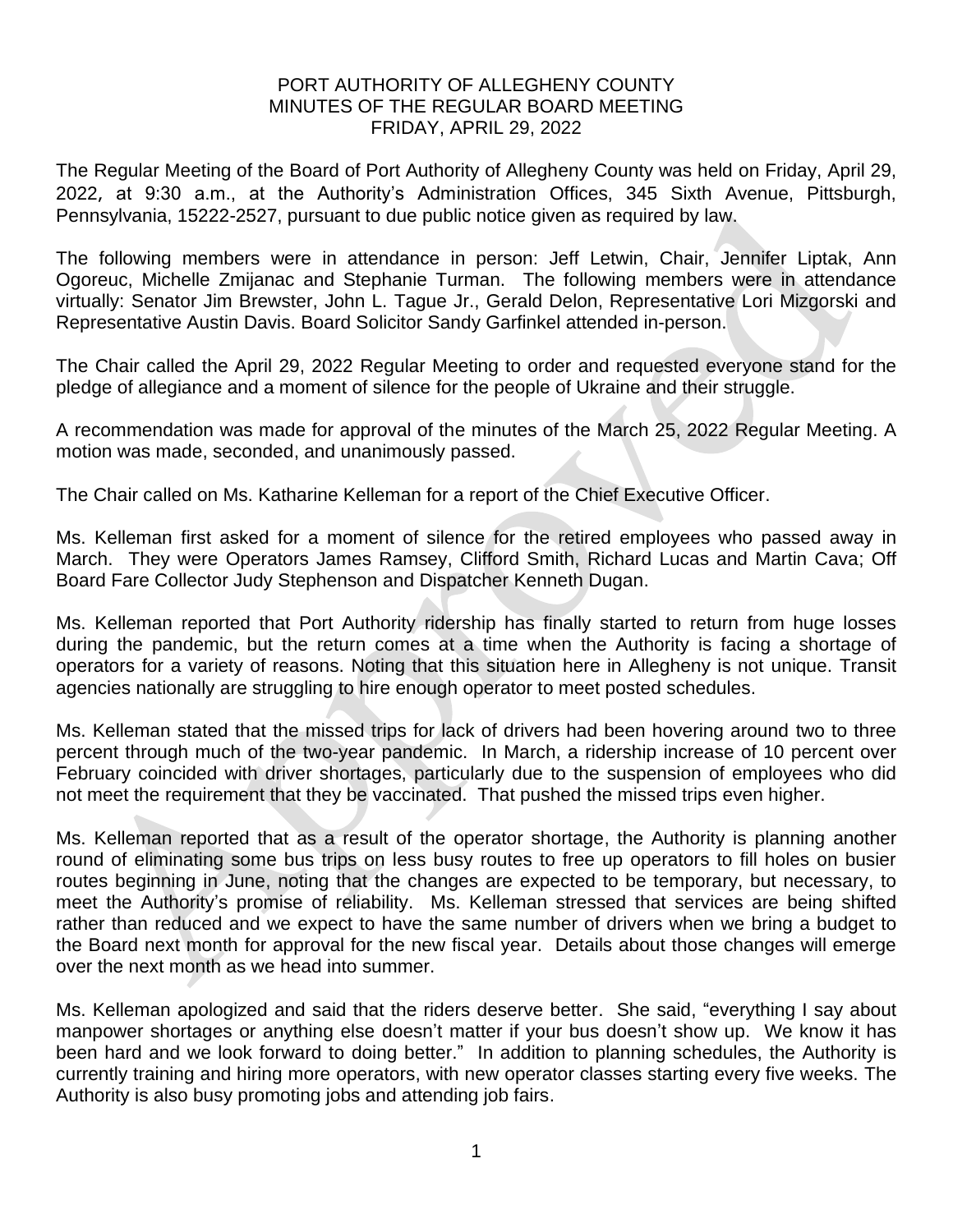Wearing masks will remain highly encouraged throughout the Authority's system and will be required for any employee who received a medical or religious exemption. You will see mask signage updated throughout the system with 'Masks Encouraged' messages." This change will occur over the next month with some announcements on vehicle headsigns and stations changing in June.

On ACCESS vehicles, drivers will continue to wear masks until further notice due to the more vulnerable populations who ride our ACCESS vehicles.

That concluded the report of the Chief Executive Officer.

The Chair called on Ms. Zmijanac for a report of the Performance Oversight Committee.

The Performance Oversight Committee met during the prior week and she had three resolutions for the Board's consideration.

The Committee first reviewed two procurement items and determined the bids to be in accordance with the Authority's procurement policies and procedures, the prices fair and reasonable, the bidders to be responsible and the bids responsive.

The Performance Oversight Committee recommended that the award of bids listed in the resolution be approved for the total amount of approximately \$332,000 dollars.

On behalf of the Performance Oversight Committee, Ms. Zmijanac respectfully requested approval of the resolution. It was moved, seconded, and unanimously agreed that the resolution be approved as presented.

The next resolution presented was seeking authorization to enter into an agreement to provide professional services to coordinate paratransit service for individuals with disabilities and older adults in Allegheny County.

Ms. Zmijanac reported that a request for proposals was publicly advertised and one proposal was received. In accordance with the Authority's procedures, it was determined that appropriate and reasonable efforts had been undertaken to solicit proposals and that the requirements of the RFP were not restrictive.

Staff determined that Transdev Services, Inc., submitted an acceptable proposal and is qualified to perform the services.

The Performance Oversight Committee recommended entering into a five-year agreement with Transdev Services, Inc., for a total not-to-exceed amount of up to \$2,447,400 for the first year of the agreement.

On behalf of the Performance Oversight Committee, Ms. Zmijanac respectfully requested approval of the resolution. It was moved, seconded, and unanimously agreed that the resolution be approved as presented.

The final resolution presented was seeking authorization to enter into agreements with a pool of firms for inspection and engineering services for the two categories of 1) Inspection and Engineering Services for Repair; and 2) Engineering Services for Rehabilitation or Replacement.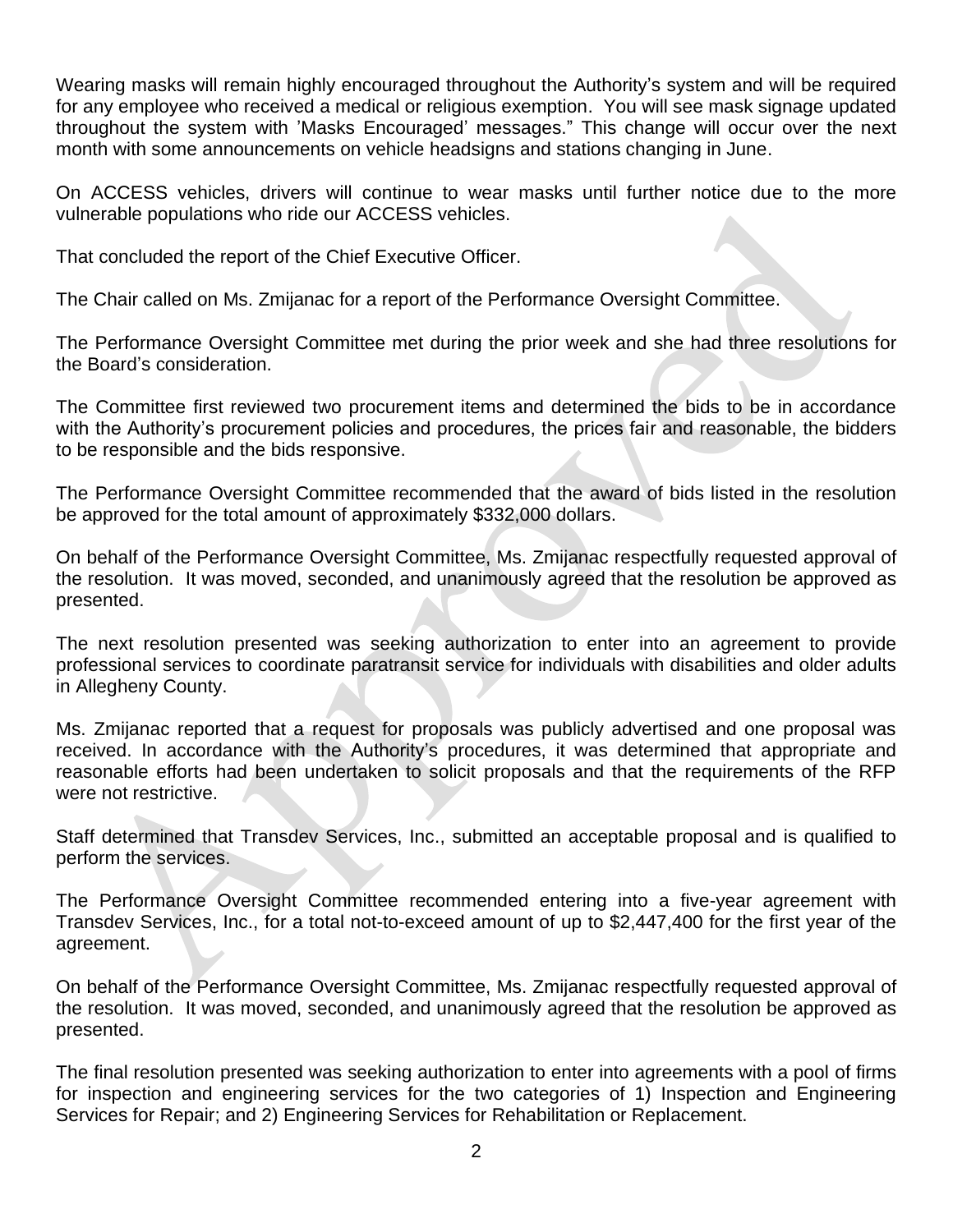Ms. Zmijanac reported that the Authority intends to enter into agreements with up to three firms for each of the categories.

Ms. Zmijanac reported that proposals submitted by GAI Consultants, Inc., TRC Engineers, Inc. and Michael Baker International, Inc., were determined to be the highest-rated proposals for both categories, and these bidders were determined to be responsible and the bids responsive.

The agreements will be for an initial four-year term with the option to extend the agreements up to one additional year at the sole discretion of the Authority.

The Performance Oversight Committee recommended entering into agreements with the firms in a total not-to-exceed amount of \$22,000,000, which would be allocated on an as-needed basis through task-specific work orders.

On behalf of the Performance Oversight Committee, Ms. Zmijanac respectfully requested approval of the resolution. It was moved, seconded, and unanimously agreed that the resolution be approved as presented.

That concluded the report of the Performance Oversight Committee.

The Chair called on Mr. Tague for a report of the Planning and Stakeholder Relations Committee.

Mr. Tague reported that the Planning and Stakeholder Relations Committee met the prior week and he had a few updates and three resolutions for the Board's consideration.

Mr. David Huffaker first provided the Committee an update on the Bus Rapid Transit project. It was reported that the FTA Risk Review is still ongoing. After the FTA finishes its review, the Authority plans to execute agreements and conduct another round of public outreach.

Mr. Tague added that construction is anticipated to begin in FY 2023.

Mr. Tague then presented two resolutions related to the BRT project.

The first resolution was seeking authorization to enter into an amended and restated cooperation agreement with the City of Pittsburgh, Allegheny County and the URA for the BRT project. Mr. Tague reported that all parties have negotiated an Amended Cooperation Agreement that addresses critical issues to complete construction of the project and begin operation. 

This resolution would authorize Port Authority to enter into the Amended Cooperation Agreement with the parties.  

On behalf of the Planning and Stakeholder Relations Committee, Mr. Tague respectfully requested approval of the resolution. It was moved, seconded, and unanimously agreed that the resolution be approved as presented.

The next resolution presented was seeking authorization to enter into a Cooperation Agreement with the Pittsburgh Water and Sewer Authority for the BRT Project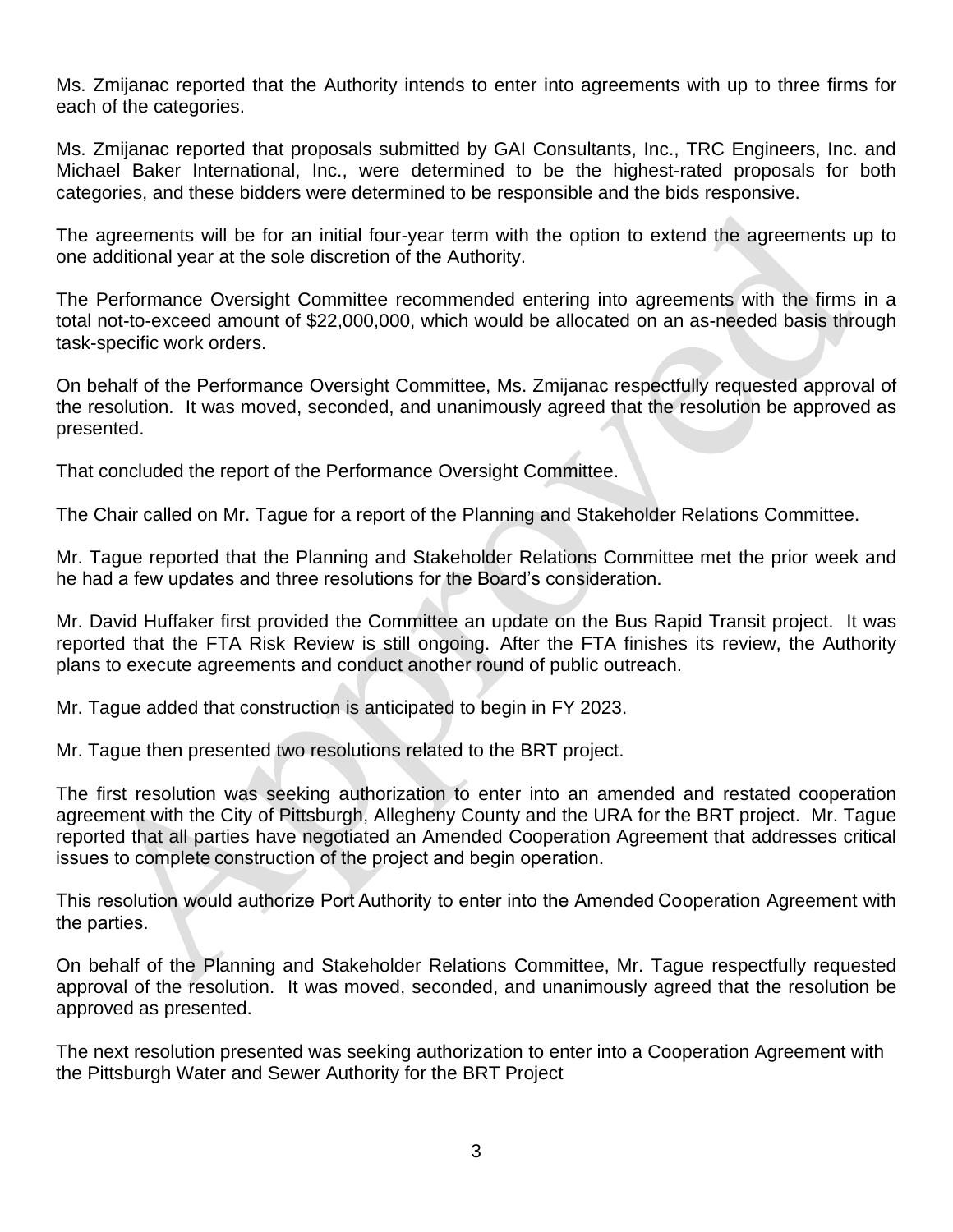In order to proceed with BRT construction in the downtown corridor, Port Authority requires relocation of certain water lines and related facilities operated and maintained by the PWSA.

Port Authority and PWSA have negotiated a proposed cooperation agreement for the BRT Project Phase I Work that addresses critical issues to complete design and construction.

This resolution authorizes the Authority to enter into the Phase I Cooperation Agreement with PWSA.  

On behalf of the Planning and Stakeholder Relations Committee, Mr. Tague respectfully requested approval of the resolution. It was moved, seconded, and unanimously agreed that the resolution be approved as presented.

Ms. Ellie Newman presented an overview of Port Authority's Title IV Program to the Committee.

She reported that Title IV is a federal law mandated by the Civil Rights Act of 1965 which requires Port Authority to maintain a Title IV Program and to ensure that we protect our riders against discrimination based on race, color, or national origin.

An overview of the 2019-2021 reporting period was presented to the Committee.

Mr. Tague presented a final resolution seeking authorization to Adopt Port Authority of Allegheny County's 2022 to 2024 Title VI Program.

He reported that as required by FTA regulations, the Authority reviews and updates its Title VI Program every three years to ensure the program remains in compliance and to document the Title VI analyses conducted for any major service or fare changes over the prior three-year period.  Staff has updated the Title VI Program, including a review and compilation of 2019-2021 Title VI major service and fare change analyses. 

This resolution would authorize adoption of the updated Title VI Program, its submission to the FTA and management's ability to make any further changes required upon the FTA's review.  

Mr. Tague noted that the entire program (Exhibit A) is over 500 pages and will be posted on Port Authority's website. There were also copies available at the sign-in table.

On behalf of the Planning and Stakeholder Relations Committee, Mr. Tague respectfully requested approval of the resolution. It was moved, seconded, and unanimously agreed that the resolution be approved as presented.

Finally, Mr. Tague gave an update on the Allegheny County Transit Council and Committee for Accessible Transportation.

He reported that ACTC met virtually on April 27. The Council was provided a presentation of the Title VI Program and an update on the upcoming Mon Incline Phase II Rehab project. The next meeting is scheduled for May 27th

The CAT Committee did not meet in April. Their next quarterly meeting is scheduled for May 5.

That concluded the report of the Planning and Stakeholder Relations Committee.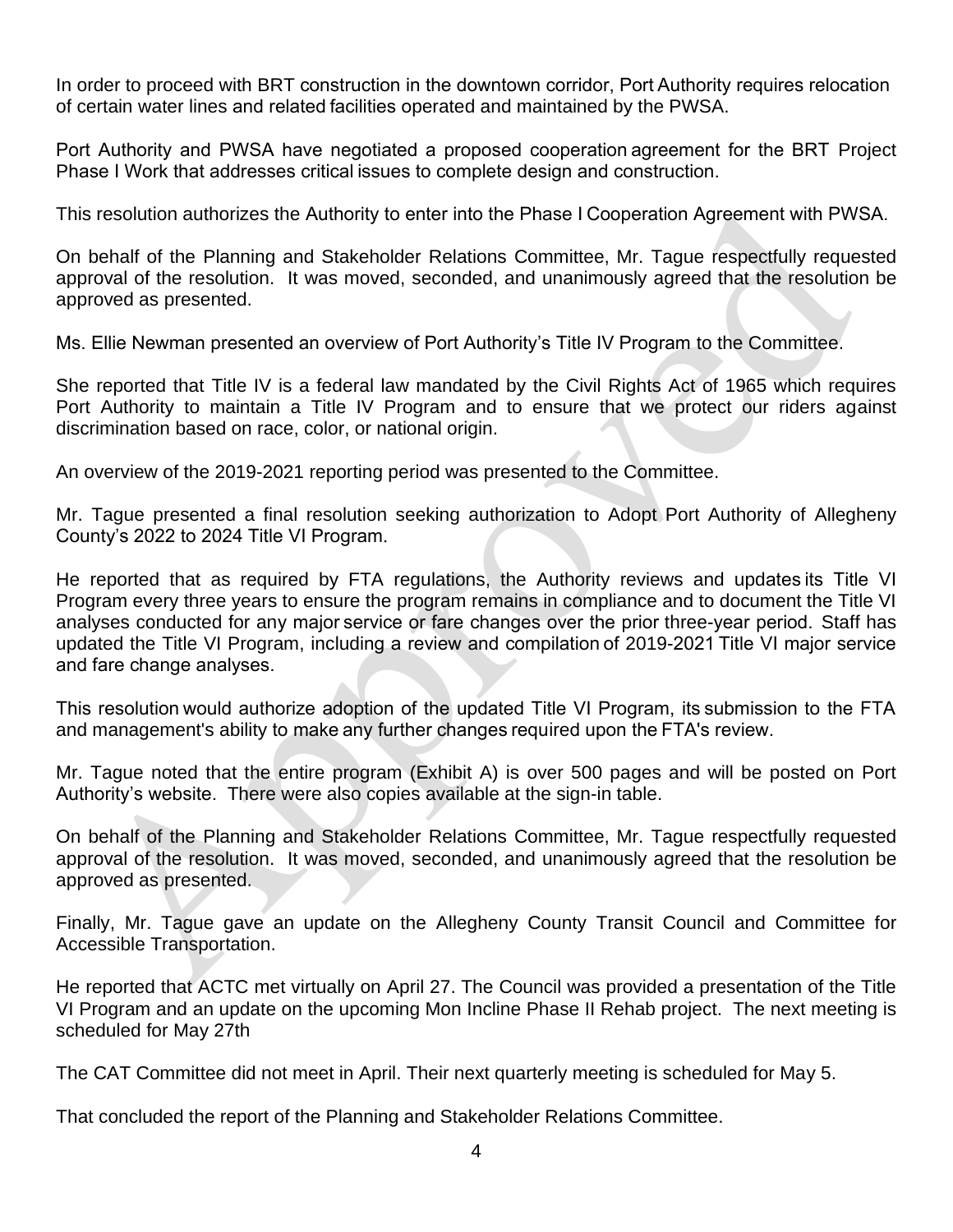The Chair called on Ms. Ogoreuc for a report of the Finance Committee.

Ms. Ogoreuc reported that the Finance Committee met during the prior week and she had one resolution for the Board's consideration.

This resolution authorizes the Authority to extend the agreement with the Stadium Authority for free rides from downtown to the North Shore for two more years at a cost of \$265,000. The agreement states that the Stadium Authority is only required to pay if the parking lots and garages on the North Shore reach 85 percent capacity for three consecutive months in the first year and 80 percent for three months in the second year. These usage levels have not been sustained since the pandemic began March 2020.

Until these percentages are met, Port Authority would continue to fund the monthly payment via CARES Act and related federal stimulus funding.

On behalf of the Finance Committee, Ms. Ogoreuc respectfully requested approval of the resolution. It was moved, seconded, and unanimously agreed that the resolution be approved as presented.

Also at the meeting, the March 2022 financial results were presented.

It was reported that Total Operating Income for the month of March was under budget by \$3.9 million. Passenger Revenue was \$70,420 higher than February levels. Total Operating Income for FY 2022 is \$34.2 million under budget for the fiscal year due to lower Passenger Revenue and ACCESS Shared Ride Revenue. It was noted at the meeting that Federal ARPA funding will be utilized to make-up for this revenue shortfall.

Total Operating Expenses in March were \$1.4 million below budget. The Expense categories of Utilities and Other Expense were over budget for the month. This was due to a timing issue and both categories are under budget for the fiscal year. Total fiscal year-to-date Operating Expenses continue to trend below budget by \$35.2 million.

Total Subsidy for the month was \$9.2 million below budget due to lower ARPA invoicing from initial plan. Total Subsidy for FY 2022 is \$13.4 million below budget due to lower State Operating Assistance and Vehicle Overhaul Subsidy and ARPA invoicing.

Finally, it was reported at the meeting that the Authority ended the month of March with approximately \$160.9 million in cash reserves.

That concluded the report of the Finance Committee.

The Chair called on Ms. Liptak for a report of the Technology Committee.

Ms. Liptak reported that the Technology Committee met on Thursday, April 21, and she had one resolution for the Board's consideration.

One bid was presented to the Technology Committee for the purchase of replacement video storage devices for the bus and rail fleet.